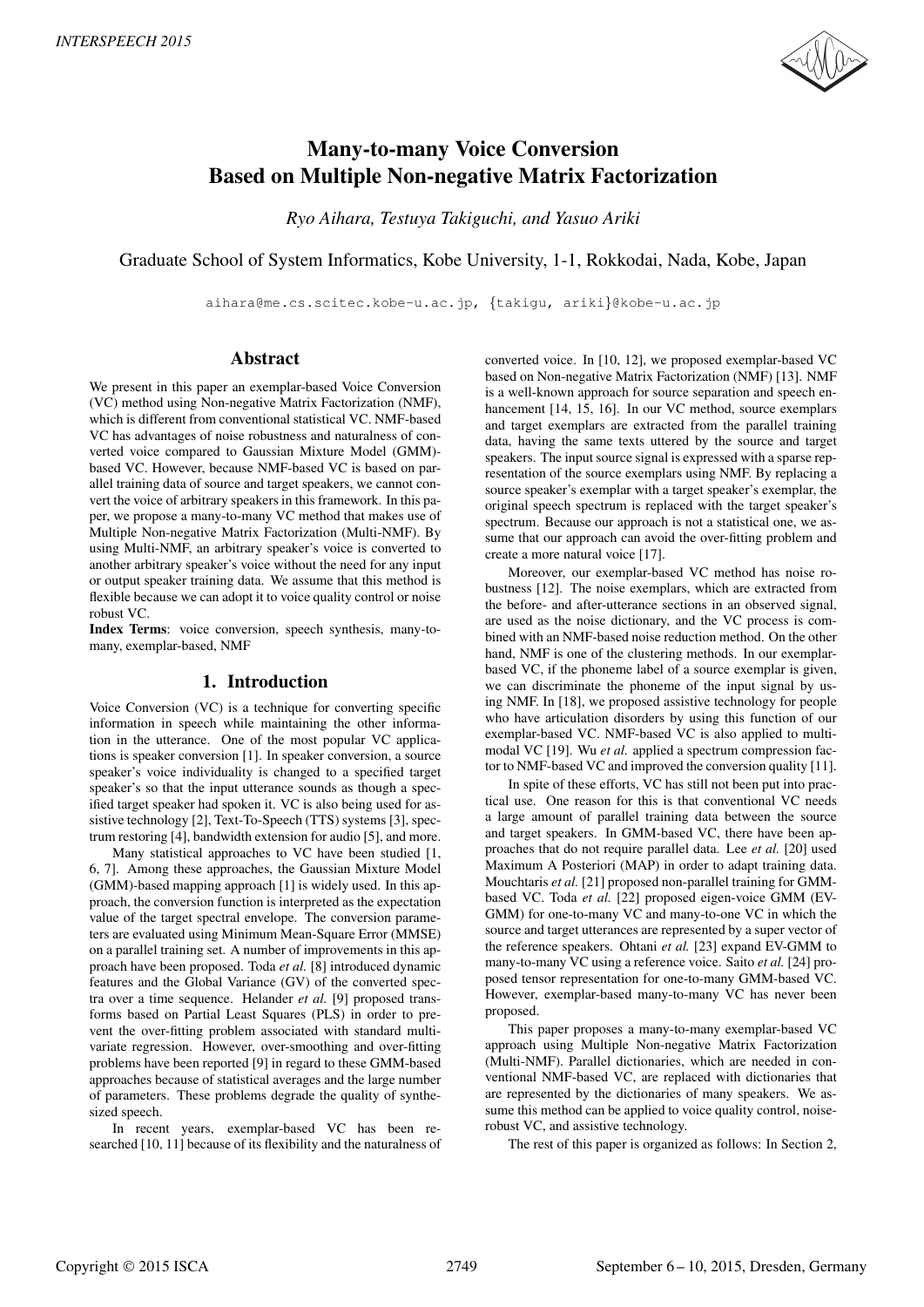conventional one-to-one NMF-based VC is described. In Section 3, our proposed method is described. In Section 4, the experimental data are evaluated, and the final section is devoted to our conclusions.

# 2. NMF-based Voice Conversion

In the exemplar-based approach, the observed signal is represented by a linear combination of a small number of bases. In this VC method, each basis denotes the exemplar of the spectrum, and the collection of exemplar **W** and the weight vector  $\mathbf{h}_i$  are called the 'dictionary' and 'activity', respectively. When the weight vector  $\mathbf{h}_i$  is sparse, the observed signal can be represented by a linear combination of a small number of bases that have non-zero weights.

$$
\mathbf{V} \quad \approx \quad \mathbf{WH} \tag{1}
$$

$$
\mathbf{V} = [\mathbf{v}_1, \dots, \mathbf{v}_J], \quad \mathbf{H} = [\mathbf{h}_1, \dots, \mathbf{h}_J].
$$
 (2)

J represents the number of the frames. In this paper, we use NMF [13], which is a sparse coding method, in order to estimate the activity matrix.

Fig. 1 shows the basic approach of our exemplar-based VC, where  $D, L$ , and J represent the numbers of dimensions, frames, and bases, respectively. Our VC method needs two dictionaries that are phonemically parallel. W<sup>s</sup> represents a source dictionary that consists of the source speaker's exemplars and  $W<sup>t</sup>$  represents a target dictionary that consists of the target speaker's exemplars. These two dictionaries consist of the same words and are aligned with dynamic time warping (DTW) just as conventional GMM-based VC is. Hence, these dictionaries have the same number of bases.

A matrix of input source spectra **V**<sup>s</sup> is decomposed into the source dictionary  $W^s$  and the activity matrix  $H^s$  by using NMF. This method assumes that when the source signal and the target signal (which are the same words but spoken by different speakers) are expressed with sparse representations of the source dictionary and the target dictionary, respectively, the obtained activity matrices are approximately equivalent. Fig. 2 shows the activity matrices estimated from parallel dictionaries. As shown in the figure, these activities have high energies at similar elements. Therefore, a matrix of target spectra  $\hat{\mathbf{V}}^t$  can be constructed using the target dictionary  $W<sup>t</sup>$  and the activity matrix of the source signal  $\mathbf{H}^s$  as shown in Fig. 1.



# 3. Many-to-many Voice Conversion Using Multi-NMF

# 3.1. Flow of the proposed method

Our proposed method is based on the following assumptions:



- 1. Spectra of arbitrary speaker are represented by a linear combination of the basis of many speakers.
- 2. An activity matrix represents phoneme information which is speaker independent.

Fig. 3 shows the flow of the proposed method.  $V^s$ ,  $V^t$ ,  $\hat{\mathbf{V}}^s$ ,  $\mathbf{a}^s$ ,  $\mathbf{a}^t$ ,  $\mathbf{H}^s$ ,  $\mathbf{H}^t$ , denote the matrix of input source spectra, the matrix of the adaptation target speaker's spectra, the matrix of converted spectra, the source speaker's weight vector, the target speaker's weight vector, the activity matrix of the source speaker, the activity matrix of the target speaker, respectively.  $D, L, L', J$  denote the number of the dimension of a spectrum, the frame of the source spectra, the frame of the adaptive spectra, the frame of the dictionary, respectively.  $W^M \in \mathbb{R}^{(D \times J \times K)}$  denotes the dictionary matrix, which consists of the parallel exemplars of many speakers and  $K$  is the number of speakers who are included in it. The superscript of  $W^M$  means that it consists of the dictionaries of many speakers. The k-th speaker's dictionary is denoted by  $\mathbf{W}_k^M \in \mathbb{R}^{(D \times J)}$ .

First, the matrix of input source spectra  $\overrightarrow{V}^s$  is represented as follows based on the assumption 1,

$$
\mathbf{V}^{s} \approx \left(\sum_{k=1}^{K} a_{k}^{s} \mathbf{W}_{k}^{M}\right) \mathbf{H}^{s}
$$
 (3)

where  $a_k^s$  denotes the k-th element of  $\mathbf{a}^s$ . We emphasize that each speaker's dictionary is multiplied by the same activity matrix element of  $\mathbf{H}^s$  in 3.

Next, some frames of the target speaker spectra  $V<sup>t</sup>$  are used as adaptive spectra, and the target speaker's weight vector and adaptive data activity matrix are estimated as  $\mathbf{a}^t$  and  $\mathbf{H}^t$ , respectively.

$$
\mathbf{V}^{t} \approx \left(\sum_{k=1}^{K} a_{k}^{t} \mathbf{W}_{k}^{M}\right) \mathbf{H}^{t}
$$
 (4)

Finally, the converted spectra  $\hat{\mathbf{V}}^t$  are constructed from the estimated target speaker's weight vector  $\mathbf{a}^t$  and the source speaker's activity matrix  $\mathbf{H}^s$  based on the assumption 2.

$$
\hat{\mathbf{V}}^{t} = \left(\sum_{k=1}^{K} a_k^t \mathbf{W}_k^M\right) \mathbf{H}^s
$$
\n(5)

In this method, the dictionary consists of either male only or female only spectra. Therefore, in cross-gender conversion,  $\mathbf{W}_k^M$  in (3) is replaced with  $\mathbf{W}_k^{sM}$ , and  $\mathbf{W}_k^M$  in (4) and (5) is replaced with  $\mathbf{W}_k^{tM}$ , where  $\mathbf{W}_k^{sM}$  and  $\mathbf{W}_k^{tM}$  denote the dictionaries of the source gender and the target gender, respectively.

#### 3.2. Multi-NMF

We are proposing Multi-NMF, which estimates a speaker vector  $\mathbf{a} \in \mathbb{R}^{(1 \times 1 \times K)}$  and an activity matrix  $\mathbf{H} \in \mathbb{R}^{(J \times L)}$  from input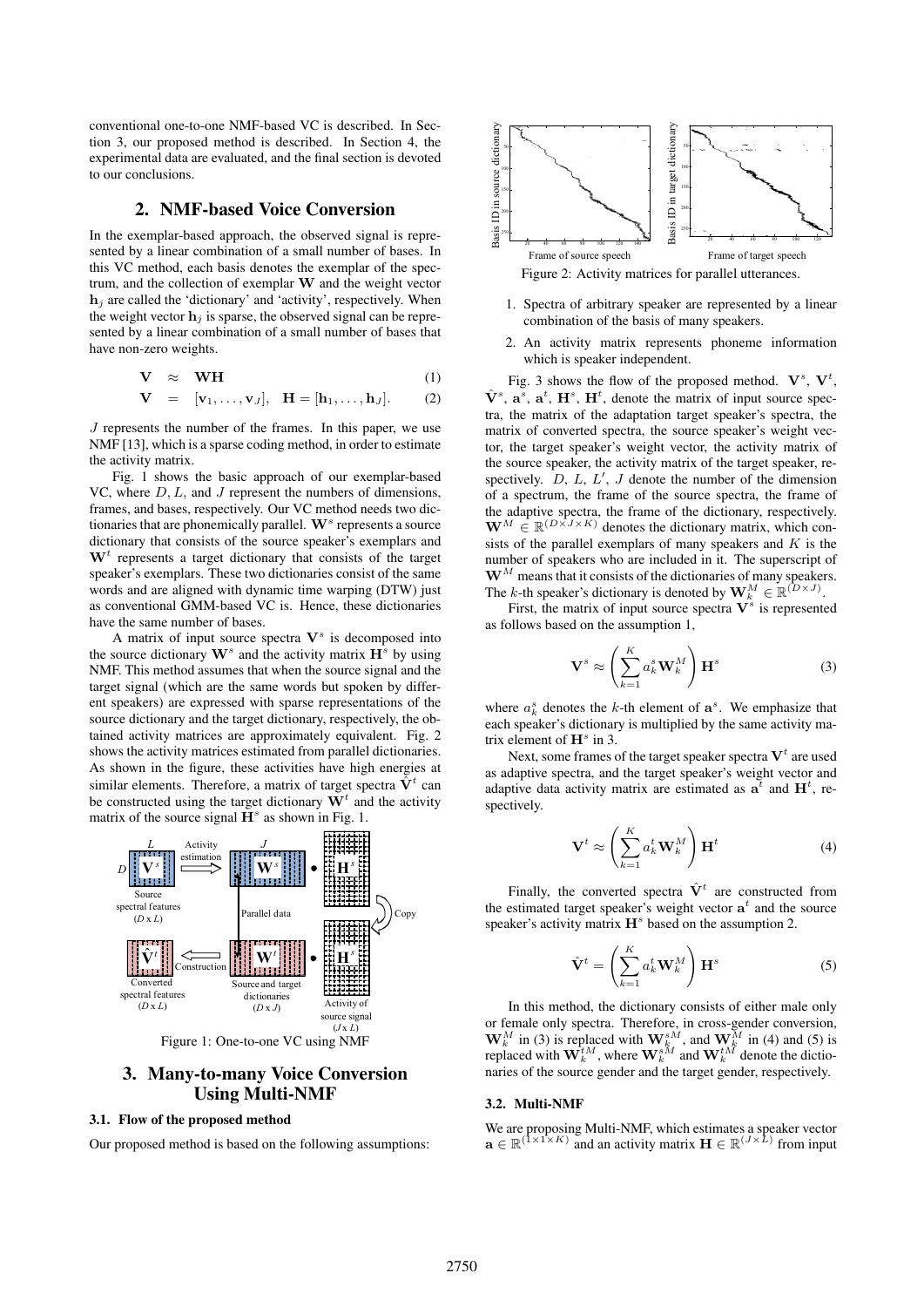

spectra  $\mathbf{V} \in \mathbb{R}^{(D \times L)}$  and given dictionary  $\mathbf{W}^{M} \in \mathbb{R}^{(D \times J \times K)}$ . The cost function of Multi-NMF is defined as follows,

$$
d(\mathbf{V}, \sum_{k=1}^{K} a_k \mathbf{W}_k^M \mathbf{H}) + \lambda ||\mathbf{H}||_1
$$
 (6)

where the first term is the Kullback-Leibler (KL)-divergence between **V** and  $\sum_{k=1}^{K} a_k \mathbf{W}_k^M \mathbf{H}$ , and the second term is the L1-norm regularization term that causes the activity matrix to be sparse.  $\lambda$  represents the weight of the sparse constraint.

**H** and **a** are estimated by minimizing (6). The updating rule is determined by adapting Jensen's inequality <sup>1</sup>.

$$
a_{k} \leftarrow \frac{a_{k}}{\sum_{d,l} (\mathbf{W}_{k}^{M} \mathbf{H})_{dl}} \sum_{d,l} \left( \frac{v_{dl} (\mathbf{W}_{k}^{M} \mathbf{H})_{dl}}{\sum_{k} a_{k} (\mathbf{W}_{k}^{M} \mathbf{H})_{dl}} \right) (7)
$$
  
\n
$$
\mathbf{H} \leftarrow \mathbf{H} \cdot * ((\sum_{k=1}^{K} a_{k} \mathbf{W}_{k}^{M})^{T} (\mathbf{V}./(\sum_{k=1}^{K} a_{k} \mathbf{W}_{k}^{M} \mathbf{H})))
$$
  
\n
$$
./((\sum_{k=1}^{K} a_{k} \mathbf{W}_{k}^{M})^{T} \mathbf{1}^{D \times L} + \lambda \mathbf{1}^{J \times L})
$$
(8)

where  $v_{di}$  denotes the element of **V** and  $*$  and  $\ell$  denote element-wise multiplication and division, respectively.

# 4. Experiments

#### 4.1. Experimental conditions

We used the ATR Japanese speech database set C [25], which contains of the speech of 10 males and 10 females. The utterance of half of the males and the half of the females are stored as training data and the rest are stored as test data. The sampling rate was 12 kHz. We compared our method with conventional one-to-one NMF-based VC and one-to-one GMM-based

VC, which use parallel data between the source and the target speakers as training data. In each method, 50 parallel sentences of each speaker were used for dictionary construction or training of GMM. In the proposed method, 2 sentences uttered by the target speaker, which were not included in the test or training data were used as adaptation data.

In the proposed and conventional NMF-based methods, the dimension number of the spectral feature was 2,565. It consisted of a 513-dimensional STRAIGHT [26] spectrum and its consecutive frames (the 2 frames coming before and the 2 frames coming after). The number of iterations of NMF and Multi-NMF was 300 and  $\lambda$  in (6) was set to 0.1.<br>In the conventional GMM-based

conventional GMM-based method, MFCC+ΔMFCC+ΔΔMFCC is used as a spectral feature. Its number of dimensions is 60. The number of Gaussian mixtures was set to 64, which is experimentally selected. In this paper, in order to focus on the spectra conversion, F0 information was converted using parallel training data. It was converted using conventional linear regression based on the mean and standard deviation. The other information, such as aperiodic components, was synthesized without any conversion.

In order to evaluate our proposed method, we conducted objective and subjective evaluations. For the objective evaluation, 50 sentences that are not included in the training data were evaluated. We used Mel-cepstrum distortion (MelCD) [dB] [8] as a measurement of objective evaluations, which is defined as follows,

$$
MelCD = (10/\log 10) \sqrt{2 \sum_{d}^{24} (mc_d^{conv} - mc_d^{tar})^2}
$$
 (9)

where  $mc_d^{conv}$  and  $mc_d^{tar}$  denote the d-th dimension of the converted and target MFCCs.

The subjective evaluation was conducted on "speech quality" and "similarity to the target speaker". For the subjective evaluation, 25 sentences were evaluated by 10 Japanese speakers. For the evaluation on speech quality, we performed a Mean Opinion Score (MOS) test [27]. The opinion score was set to a 5-point scale (5: excellent, 4: good, 3: fair, 2: poor, 1: bad). On the similarity evaluation, the XAB test was carried out. In the XAB test, each subject listened to the voice of the target speaker. Then the subject listened to the voice converted by the two methods and selected which sample sounded most similar to the target speaker's voice.

#### 4.2. Results and discussions

Tables 1 to 4 show Mel-CD of male-to-male conversion, female-to-female conversion, male-to-female conversion, and female-to-male conversion, respectively. Source, Multi, NMF and GMM denote Mel-CD between the target and the source speech, converted by the proposed method, converted by oneto-one NMF, and converted by one-to-one GMM, respectively. As shown in the tables, although our proposed method includes neither source nor target speaker's spectra in the dictionaries, the distortion between one-to-one VC methods and our proposed many-to-many VC method is quite small. Moreover, in some pairs of speakers, the distortion of the proposed method is almost the same as that of one-to-one conversions (for example,  $F5 \rightarrow F10$  and  $F2 \rightarrow M2$ ).

Fig. 4 shows the results of the MOS test on speech quality. M-to-M, F-to-F, M-to-F and F-to-M denote male-to-male

<sup>&</sup>lt;sup>1</sup>The derivation of (7) and (8) is uploaded to http://www.me. cs.scitec.kobe-u.ac.jp/aihara/Interspeech2015. pdf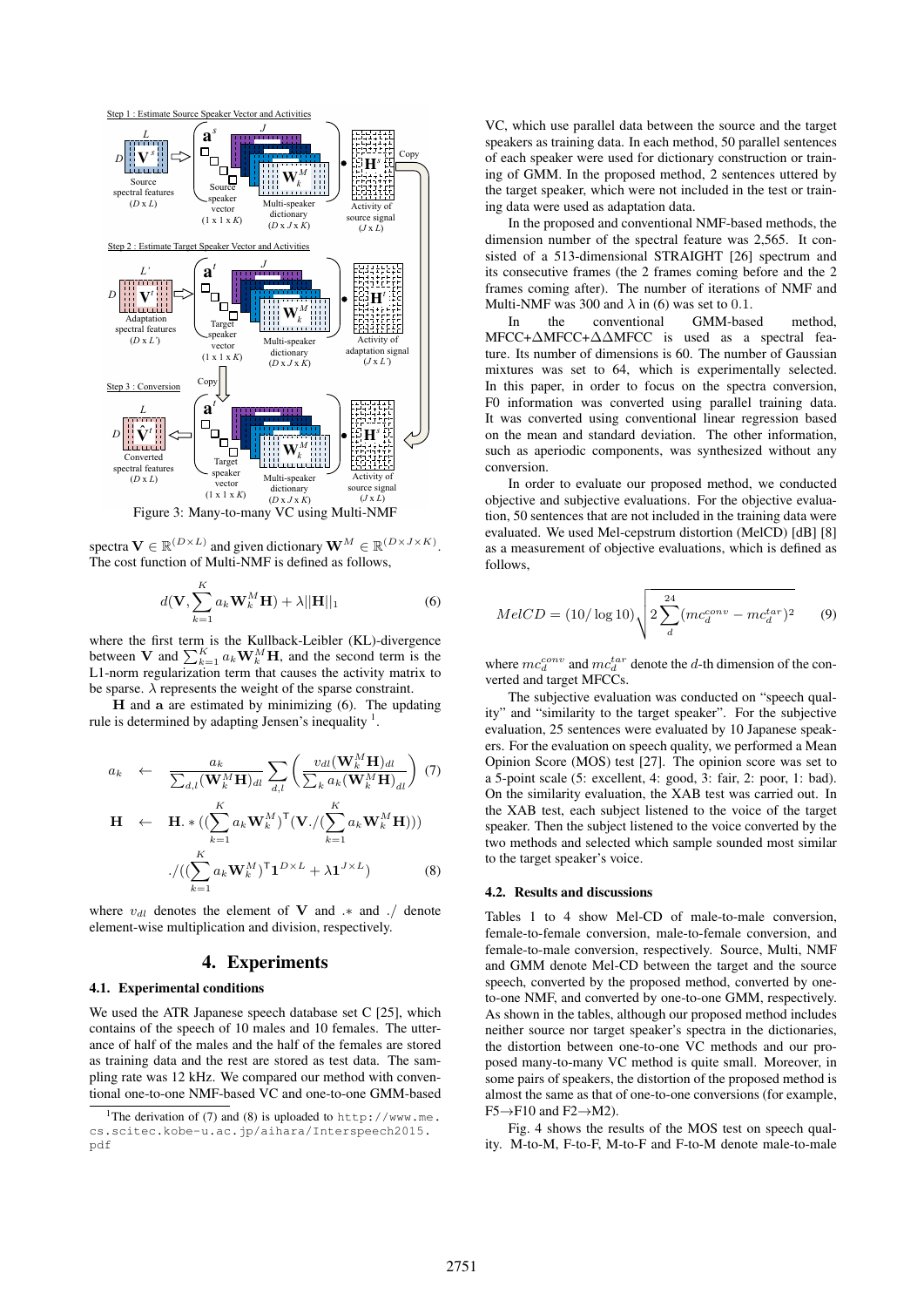conversion, female-to-female conversion, male-to-female conversion, and female-to-male conversion, respectively. In intergender conversion, our proposed method obtained a better score than conventional one-to-one NMF and GMM-based VC. These results were confirmed by a p-value test of 0.05. In cross-gender conversion, the difference between our proposed method and one-to-one NMF-based VC is not significant. However, our proposed method obtained the better score compared to oneto-one GMM-based VC. These results were confirmed by a pvalue test of 0.05. We assume that the performance difference between inter-gender VC and cross-gender VC is caused by the difference between dictionaries. In our cross-gender conversion, the dictionary, which we used in the activity estimation of input speech, is different from that which we used in the target weight vector estimation, and this difference may impact the assumption 2 in Section 3.

Fig. 5 shows the results of the XAB test on speaker similarity between the proposed method and one-to-one NMF-based VC. The score of our proposed method is slightly lower than that of the one-to-one NMF-based method except for femaleto-female conversion. We assume that is because the dictionary, which we used in our proposed method contains neither the source speaker's spectra nor the target speaker's spectra. Fig. 6 shows the results of the XAB test on speaker similarity between the proposed method and one-to-one GMM-based VC. The difference between our proposed method and the one-toone GMM-based method is not significant. This speaker similarity test shows that our proposed many-to-many VC approach effectively converts the individuality of the source speaker's voice to the target speaker's voice.

Table 1: Mel-CD of male-to-male conversion [dB]

|                      | Source | Multi | <b>NMF</b> | <b>GMM</b> |
|----------------------|--------|-------|------------|------------|
| $M1 \rightarrow M6$  | 4.76   | 4.16  | 4.06       | 3.93       |
| $M2 \rightarrow M7$  | 5.29   | 4.92  | 4.71       | 4.74       |
| $M3 \rightarrow M8$  | 4.68   | 4.47  | 4.15       | 4.23       |
| $M4 \rightarrow M9$  | 4.59   | 4.18  | 3.92       | 3.92       |
| $M5 \rightarrow M10$ | 4.29   | 4.02  | 3.69       | 3.62       |
| Mean                 | 4.72   | 4.35  | 4.11       | 4.09       |

| Table 2: Mel-CD of female-to-female conversion [dB] |                      |        |       |            |            |  |  |
|-----------------------------------------------------|----------------------|--------|-------|------------|------------|--|--|
|                                                     |                      | Source | Multi | <b>NMF</b> | <b>GMM</b> |  |  |
|                                                     | $F1 \rightarrow F6$  | 4.74   | 4.38  | 4.19       | 4.20       |  |  |
|                                                     | $F2 \rightarrow F7$  | 4.88   | 4.52  | 4.51       | 4.51       |  |  |
|                                                     | $F3 \rightarrow F8$  | 4.77   | 4.25  | 4.07       | 3.99       |  |  |
|                                                     | $F4 \rightarrow F9$  | 4.78   | 4.40  | 4.18       | 4.10       |  |  |
|                                                     | $F5 \rightarrow F10$ | 4.50   | 4.07  | 4.06       | 4.01       |  |  |
|                                                     | Mean                 | 4.73   | 4.32  | 4.20       | 4.16       |  |  |
| Table 3: Mel-CD of male-to-female conversion [dB]   |                      |        |       |            |            |  |  |
|                                                     |                      | Source | Multi | <b>NMF</b> | <b>GMM</b> |  |  |
|                                                     | $M1 \rightarrow F1$  | 5.46   | 4.59  | 4.32       | 4.59       |  |  |
|                                                     | $M2 \rightarrow F2$  | 5.05   | 4.59  | 4.32       | 4.37       |  |  |
|                                                     | $M3 \rightarrow F3$  | 5.22   | 4.44  | 4.24       | 4.27       |  |  |
|                                                     | $M4 \rightarrow F4$  | 5.89   | 4.95  | 4.83       | 4.73       |  |  |

# Mean || 5.34 | 4.57 | 4.35 | 4.41 5. Conclusions

 $M5 \rightarrow F5$  | 5.05 | 4.39 | 4.04 | 4.06

This paper introduced exemplar-based many-to-many VC using multi-NMF. In this framework, the input speaker's spectra are represented by linear combinations of spectra from a dictionary that contains the spectra of many speakers. Our proposed Multi-NMF estimates the source speaker weight vector and its activities from input spectra and a dictionary. A target speaker weight vector is estimated from adaptation data and the target

Table 4: Mel-CD of female-to-male conversion [dB]

|                     | Source | Multi | <b>NMF</b> | <b>GMM</b> |
|---------------------|--------|-------|------------|------------|
| $F1 \rightarrow M1$ | 5.46   | 4.69  | 4.48       | 4.67       |
| $F2 \rightarrow M2$ | 5.05   | 4.42  | 4.24       | 4.42       |
| $F3 \rightarrow M3$ | 5.22   | 4.37  | 4.11       | 4.24       |
| $F4 \rightarrow M4$ | 5.89   | 4.99  | 4.75       | 4.75       |
| $F5 \rightarrow M5$ | 5.05   | 4.34  | 4.07       | 4.10       |
| Mean                | 5.34   | 4.56  | 4.33       | 4.43       |



Figure 4: MOS of speech quality



Figure 5: XAB test between proposed method and NMF



Figure 6: XAB test between proposed method and GMM

speech is synthesized from the target speaker weight vector and activities of input speech. We assume that Multi-NMF makes it possible to decompose input speech into phonetic information, which is estimated as activities and speaker information, which is estimated as the speaker weight vector. Experimental results revealed that the conversion quality of the proposed method is almost the same as that of conventional one-to-one VC although our proposed method includes neither the source speaker's spectra nor the target speaker's spectra.

In future work, we will apply our method to noisy environments and an assistive technology for people with articulation disorders. Comparison between our method and other many-tomany VC methods will also be a part of our future work. We assume that the proposed method can be easily applied to voice quality control by using regression of speaker weight vectors and voice expression words. We also plan to research speaker identification using the speaker weight vector.